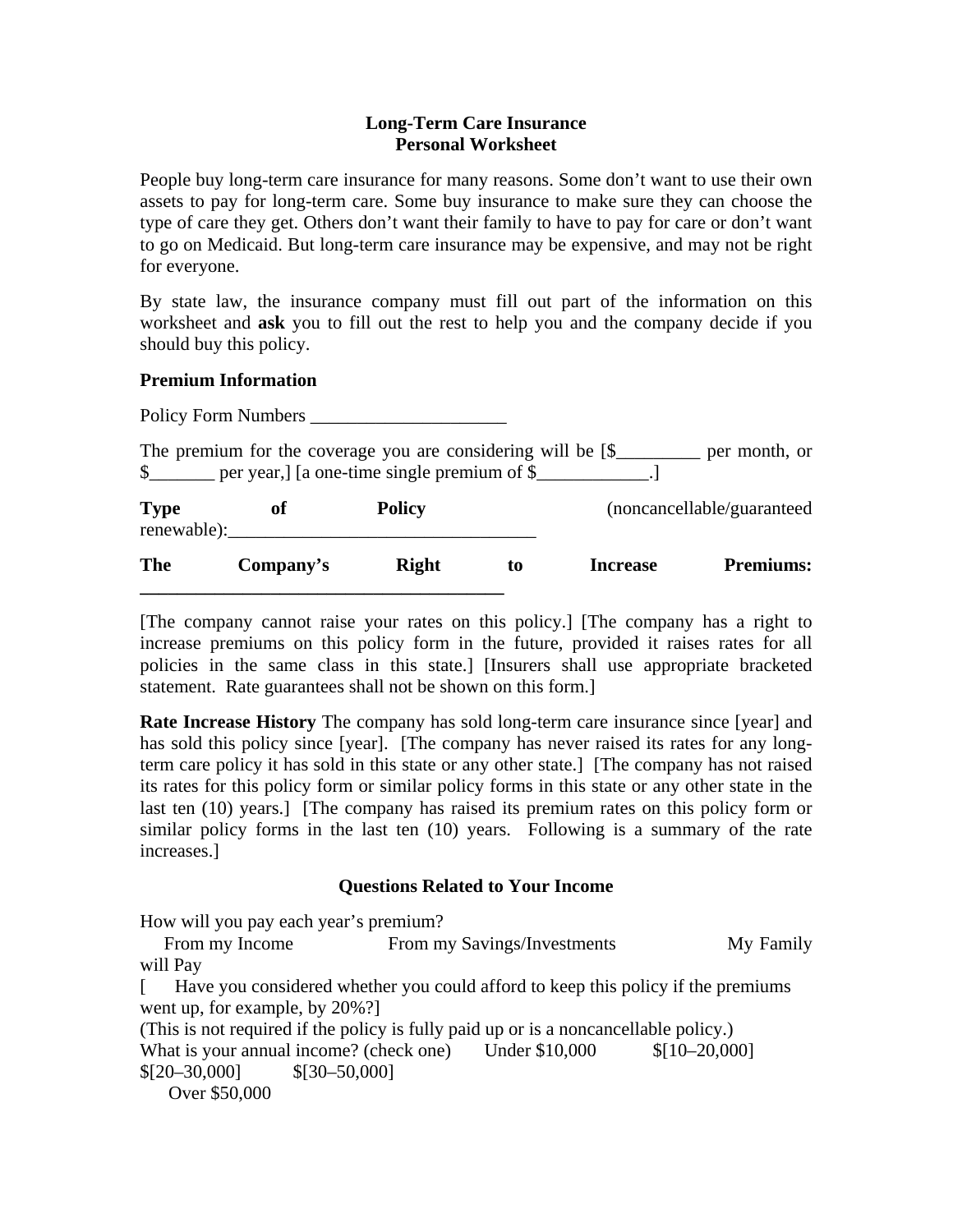How do you expect your income to change over the next ten (10) years? (check one) No change Increase Decrease

*If you will be paying premiums with money received only from your own income, a rule of thumb is that you may not be able to afford this policy if the premiums will be more than 7% of your income.* 

**Will you buy inflation protection?** (check one) Yes No If not, have you considered how you will pay for the difference between future costs and your daily benefit amount?

From my Income From my Savings/Investments My Family will Pay

*The national average annual cost of care in [insert year] was [insert \$ amount], but this figure varies across the country. In ten (10) years the national average annual cost would be about [insert \$ amount] if costs increase 5% annually.* 

**What elimination period are you considering?** Number of days \_\_\_\_\_\_\_Approximate cost \$ for that period of care.

**How are you planning to pay for your care during the elimination period?** (check one)

From my Income From my Savings/Investments My Family will Pay

### **Questions Related to Your Savings and Investments**

Not counting your home, about how much are all of your assets (your savings and investments) worth? (check one)

Under \$20,000 \$20,000 \$30,000 \$30,000 \$50,000 Over \$50,000 How do you expect your assets to change over the next ten (10) years? (check one)

Stay about the same **Increase Decrease** 

*If you are buying this policy to protect your assets and your assets are less than \$30,000, you may wish to consider other options for financing your long-term care.* 

#### **Disclosure Statement**

 $\sim$  The answers to the questions above describe my financial situation.

Or

.

 $\sim$  I choose not to complete this information.

(Check one.)

 $\sim$  I acknowledge that the carrier and/or its producer (below) has reviewed this form with me including the premium, premium rate increase history and potential for premium